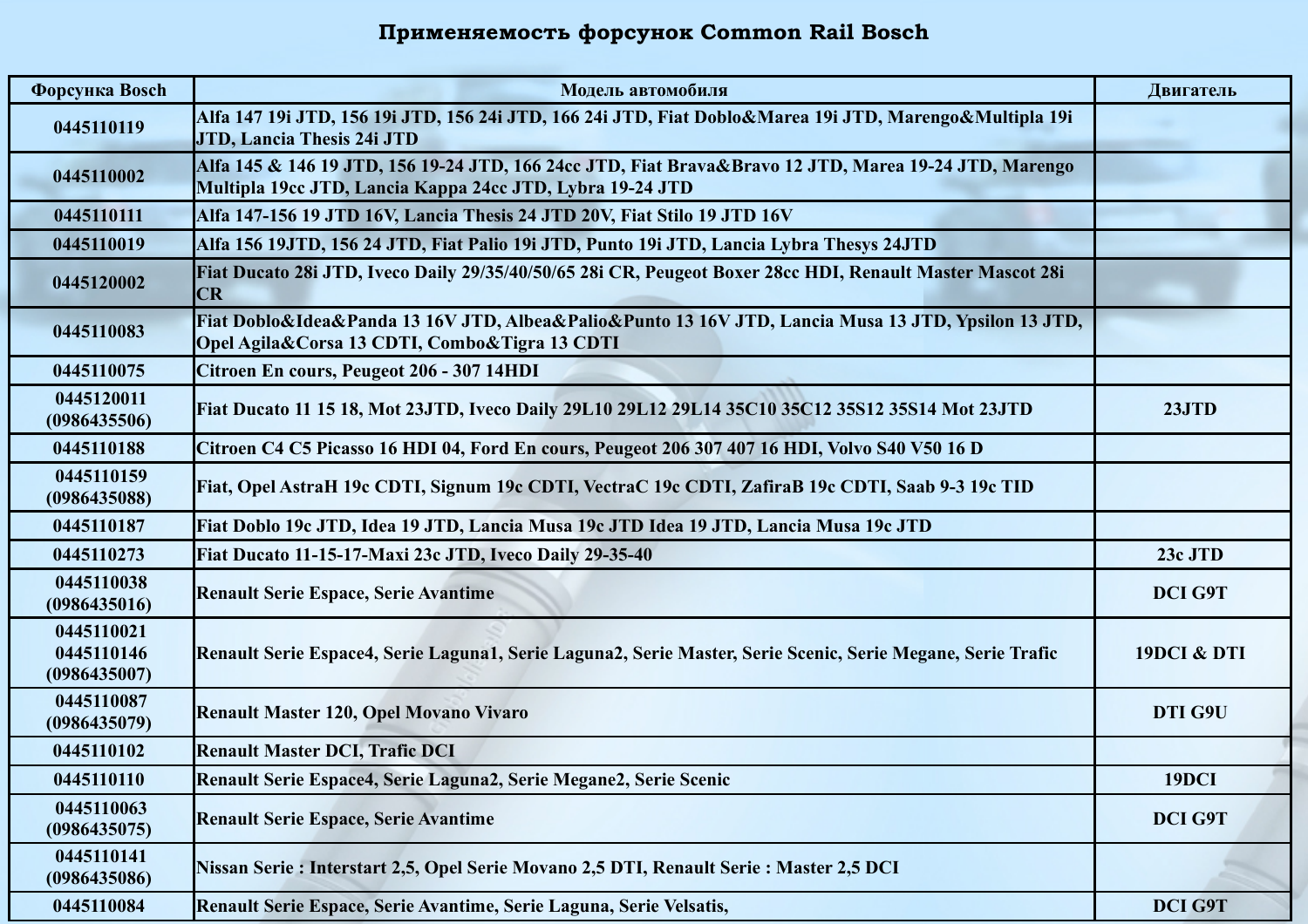| 0445110168<br>0445110284                                                         | <b>Renault Trucks</b>                                                                                                                                   |                |
|----------------------------------------------------------------------------------|---------------------------------------------------------------------------------------------------------------------------------------------------------|----------------|
| 0445110062<br>0445110076                                                         | Citroen C5 Jumper Jumpy Xsara 20i HDI RHY RHS RHZ, Fiat Scudo 19JTD, Peugeot 206 306 307 406 607<br><b>Boxer Expert partner 20i HDI RHY RHS RHZ RHV</b> |                |
| 0445110044<br>(0986435002)<br>(0986435003)<br>(0986436002)<br>(0986436003)       | Citroen Berlingo Xantia Xsara Picasso RHY RHZ, Fiat Scudo&Ulysse, Lancia, Peugeot 206 306 406 806 Expert<br>Partner, Suzuki Grand vitara, Chevrolet     | 20 HDI ou JTD  |
| 0445110239                                                                       | Citroen Serie : Berlingo C3 Picasso, Ford Serie : Fiesta4 C-Max Focus2 Fusion, Peugeot Serie : 207 307 Expert<br><b>Partner 16c HDI &amp; TDCI</b>      | 16c HDI & TDCI |
| 0445110057                                                                       | Citroen C8 Evasion Jumpy Mot 20HDI, Peugeot 806 807 Expert Mot 20HDI                                                                                    |                |
| 0445110036 classe2<br>(0986435014)                                               | Citroen C5 C8 Mot 22HDI, Peugeot 406 607 807 Mot 22HDI                                                                                                  |                |
| 0445110036 classe1<br>(0986435013)                                               | Citroen C5 C8 Mot 22HDI, Peugeot 406 607 807 Mot 22HDI                                                                                                  |                |
| 0445110036 classe3<br>(0986435015)                                               | Citroen C5 C8 Mot 22HDI, Peugeot 406 607 807 Mot 22HDI                                                                                                  |                |
| 0445110135                                                                       | Citroen C3 Xsara Mot 14HDI, Peugeot 206 307 Mot 14HDI                                                                                                   |                |
| 0445110024<br>0445110025<br>(0986435020)                                         | Mercedes Sprinter 208 211 213 216 308 311 313 316 408 411 413 416 616 C200 C220 C270 CLK270 E200 E220<br><b>E270, CDI</b>                               | <b>CDI</b>     |
| 0445110034<br>0445110035<br>(0986435012)                                         | <b>Mercedes</b>                                                                                                                                         |                |
| 0445110011<br>0445110012<br>(0986435004)                                         | Mercedes Vito 108 110 112 C200 C220 E200 E220 V200 V220, CDI                                                                                            | <b>CDI</b>     |
| 0445110014<br>0445110015<br>(0986435005)                                         | Mercedes A160 & A170 CDI                                                                                                                                | <b>CDI</b>     |
| 0445110071<br>0445110072<br>0445110099<br>0445110100<br>0445110199<br>0445110200 | Mercedes C200 C220 C270 CLK270 E200 E220 E270 CDI, Chrysler,                                                                                            | <b>CDI</b>     |
|                                                                                  |                                                                                                                                                         |                |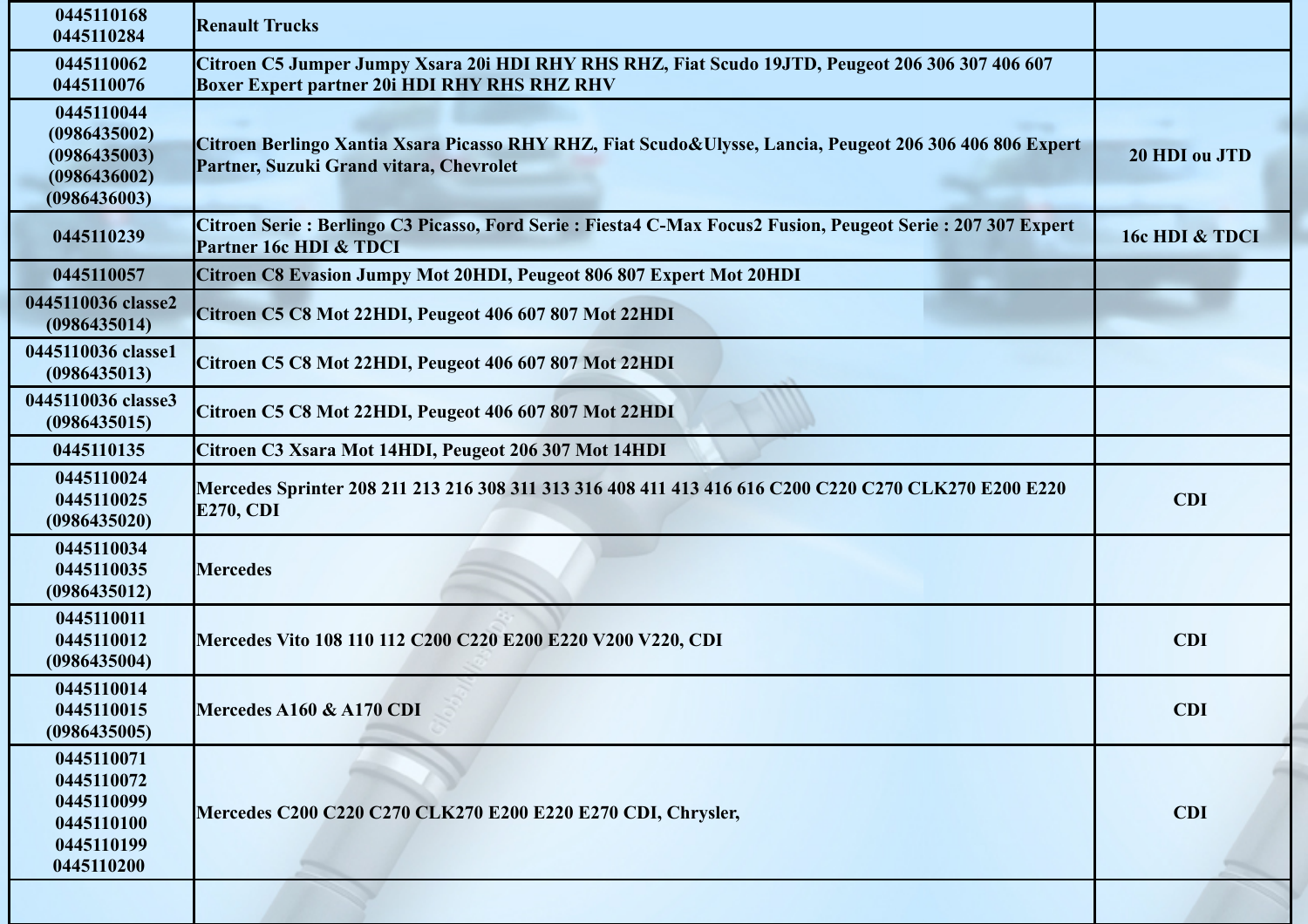| 0445110181<br>0445110105<br>0445110106<br>0445110069<br>0445110070 | <b>Mercedes</b>                                                                             |            |
|--------------------------------------------------------------------|---------------------------------------------------------------------------------------------|------------|
| 0445110107<br>0445110108                                           | Mercedes Sprinter 211 213 216 311 313 316 411 413 416 616 CDI                               | <b>CDI</b> |
| (0986435047)                                                       |                                                                                             |            |
| 0445110095<br>0445110096<br>(0986435037)                           | Mercedes Sprinter 208 211 213 216 308 311 313 316 408 411 413 416 616 E320 S320 CDI         | <b>CDI</b> |
| 0445110120<br>0445110121<br>0445110205<br>0445110206               | Mercedes Serie C200 Serie C220 Serie C270 Serie CLK270 Serie E200 Serie E220 Serie E270 CDI | <b>CDI</b> |
| 0445110097<br>0445110098<br>(0986435039)                           | Chrysler, Mercedes G270 CDI, Jeep                                                           | <b>CDI</b> |
| 0445110115<br>0445110116<br>0445110195<br>0445110196               | Mercedes Serie A160 A170 CDI                                                                | <b>CDI</b> |
| 0445110189<br>(0986435055)                                         | Mercedes Serie Spinter208 308 311 313 408 413 CDI                                           | <b>CDI</b> |
| 0445110104<br>0445110103<br>(0986435043)                           | Mercedes Serie E400 G400 ML400 S400 CDI                                                     | <b>CDI</b> |
| 0445110059                                                         | Chrysler Voyager 25c CRD Voyager 28c CRD                                                    |            |
| 0445110166<br>0445110167                                           | Mercedes Serie A160 A180 A200 CDI                                                           | <b>CDI</b> |
| 0445110054<br>0445110055                                           | Mercedes E200 E270 CDI                                                                      | <b>CDI</b> |
| 0445110176<br>0445100177                                           | Mercedes Serie C200 C220 CLK220 E200 E220 E270 E320 S320 CDI                                | <b>CDI</b> |
| 0445110139<br>0445100140                                           | <b>Mercedes Serie Viano Vito CDI</b>                                                        | <b>CDI</b> |
| 0445110155<br>0445100156                                           | Mercedes Serie E200 E220 E270 E280 E320 S320 CDI                                            | <b>CDI</b> |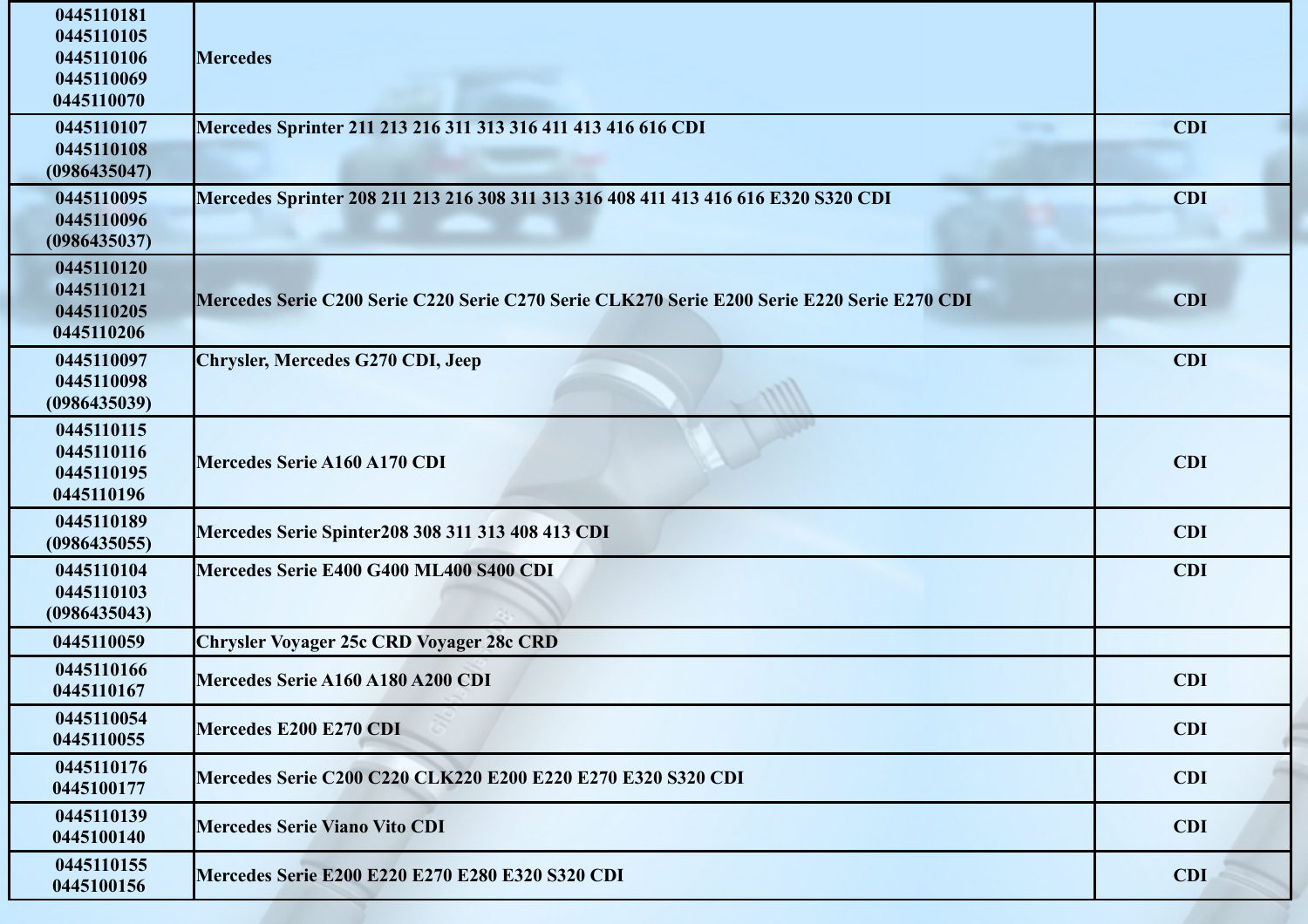| 0445110047<br>(0986435017)<br>(0986435018)<br>(0986435019)           | <b>BMW 330D E46 530D E39 730D E38 X5 30D E53</b>                                                                                            |                  |
|----------------------------------------------------------------------|---------------------------------------------------------------------------------------------------------------------------------------------|------------------|
| 0445110029<br>(0986435010)                                           | <b>BMW 530D E39 730D E38</b>                                                                                                                |                  |
| 0445110040<br>0445110041<br>0445110048<br>0445110049<br>(0986435466) | <b>Land Rover Freelander, BMW 320 525D</b>                                                                                                  |                  |
| 0445110131<br>(0986435468)                                           | BMW 320D E46 330D E46 530D E46 730D E65 X5 30D E53                                                                                          |                  |
| 0445110049<br>(0986435095)                                           | <b>BMW Serie 525 D E39</b>                                                                                                                  |                  |
| 0445110016<br>0445110030<br>(0986435011)                             | <b>Land Rover Serie Freelander BMW Serie 320</b>                                                                                            |                  |
| 0445110216                                                           | BMW Serie 120d 320cd 320d 330cd 330d 520d 530d X3 X5                                                                                        |                  |
| 0445110130                                                           | <b>Land Rover Serie Freelander</b>                                                                                                          |                  |
| 0445110101<br>0445110064                                             | Hyundai Accent 15 CRDI Elantra 15 CRDI Matrix 15 CRDI SantaFe 20 CRDI Trajet 20 CRDI                                                        |                  |
| 0445110290                                                           | Hyundai SantaFe 20 CRDI                                                                                                                     |                  |
| 0445110091<br>0445110092<br>0445110306                               | Hyundai Serie Starex 25c CRDI, Kia Serie Sorento 25c CRDI                                                                                   |                  |
| 0445110186<br>0445110279                                             | Hyundai Serie Starex Libero 25c CRDI, Kia Serie Sorento 25c CRDI                                                                            |                  |
| 0445110118<br>(0986435082)                                           | Audi A3 19TDI ASZ, Seat Ibiza Leon Toledo 19TDI ASZ ARL, Skoda Octavia 19TDI ASZ, VW Bora Golf4<br><b>Passat ASZ ARL</b>                    |                  |
| 0445110243                                                           | Alfa 147 19c JTD, 156 19c JTD, 159 19c JTD, GT 19c JTD, Opel AstraH 19c CDTI, Signum 19c CDTI, Saab 9-5<br>19c TID                          |                  |
| 0445110165                                                           | Fiat, Opel AstraH Signum VectraC Zafira 19c CDTI Saab 9.3 19 TID                                                                            | 19c CDTI         |
| 0445110183                                                           | Fiat 500 Doblo Grande Punto Idea Linea Panda Strada 13c JTD, Lancia Musa Ypsilon 13c JTD, Opel AstraH<br><b>CrosaC Meriva 13c CDTI</b>      | 13c JTD 13c CDTI |
| 0445110276                                                           | Alfa Serie 147 JTDM, Fiat Serie Bravo Croma Doblo Punto Multipla Sedici 19c JTD, Opel Serie AstraH Signum<br><b>VectraC Zafira 19c CDTI</b> | 19c JTD 19c CDTI |
|                                                                      |                                                                                                                                             |                  |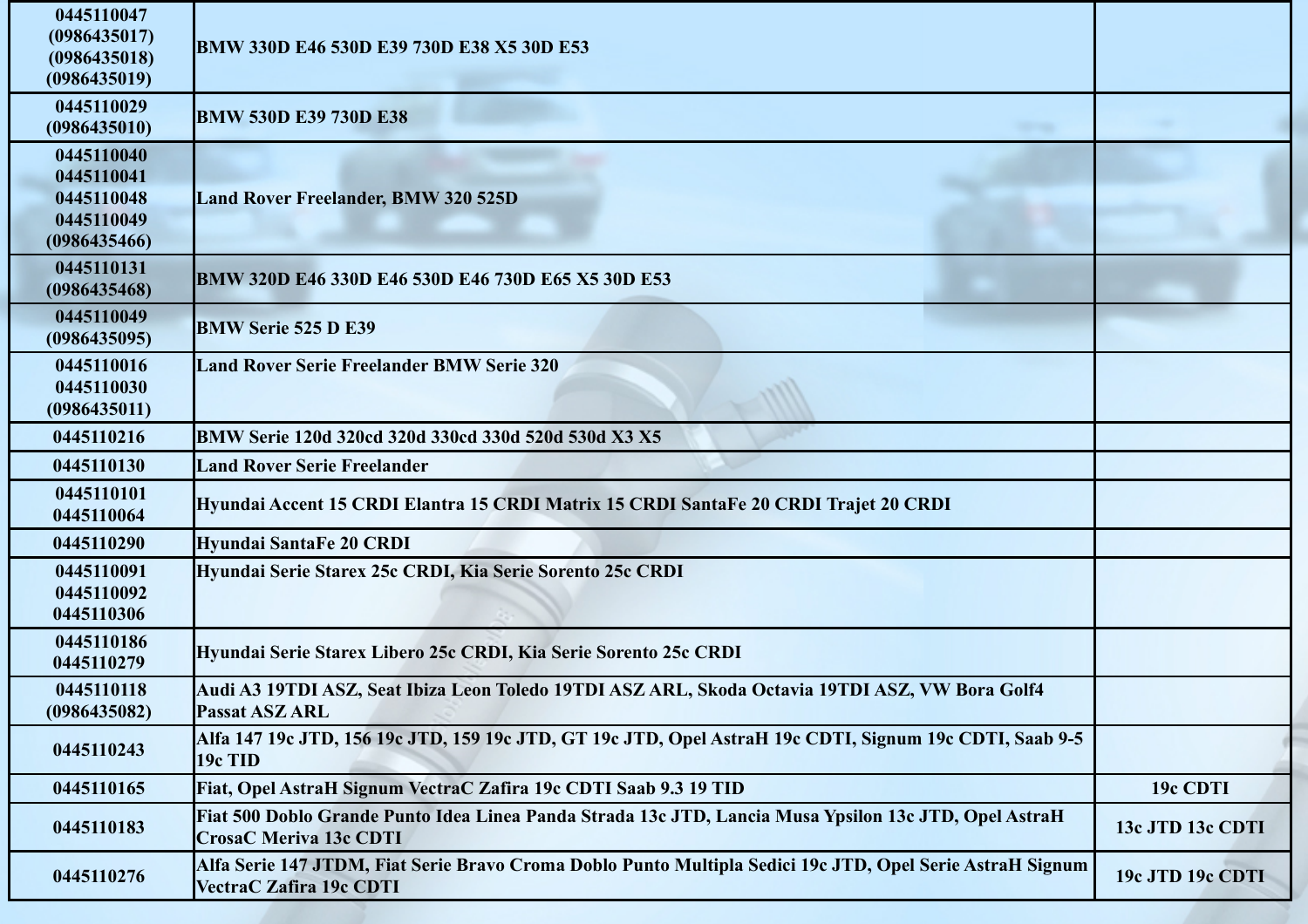| 0414720039                                             | Audi A3 19TDI ASZ, Seat Ibiza Leon Toledo 19TDI ASZ ARL, Skoda Octavia 19TDI ASZ, VW Bora Golf4<br>Passat ASZ ARL                                                                                                 |                    |
|--------------------------------------------------------|-------------------------------------------------------------------------------------------------------------------------------------------------------------------------------------------------------------------|--------------------|
| 0414720214<br>0414720216<br>(0986441510)               | Audi A2 14TDI ATL A4&1A6 19TDI AWX AVF, Seat Alhambra 19TDI ASZ, Skoda Superb 19TDI AWX Superb<br>19TDI AVF, VW Passat 19TDI AVF Polo 19TDI BLT Sharan 19TDI ASZ                                                  |                    |
| 0414720037<br>(0986441506)                             | Audi A3 19TDI ATD A4 19TDI AVB, Seat Cordoba 19TDI ATD Ibiza 19TDI ATD, Skoda Fabia 19TDI ATD<br>Octavia 19TDI ATD, VW Bora Golf4 Beetle Passat Polo ATD AVB                                                      |                    |
| 0414720007<br>041472022<br>0414720035<br>(0986441501)  | Audi A2 14 TDI A4&A6 19TDI, Seat Arosa 14 TDI Cordoba Ibiza 19TDI, Skoda Fabia 14TDI, VW Bora Golf4<br><b>Lupo Passat Polo TDI</b>                                                                                |                    |
| 0414720038<br>0414720029<br>0414720023<br>(0986441504) | Ford Galaxy 19 TDI, Seat Alhambra 19 TDI, VW Sharan 19 TDI                                                                                                                                                        |                    |
| 0414720208<br>0414720213<br>0414720215<br>(0986441509) | Audi A2 14 TDI A3 19 TDI, Seat Cordoba Ibiza 19TDI Altea Leon Toledo 19TDI, Skoda Fabia 14 TDI Octavia<br>19 TD, VW Bora Caddy Fox Golf Golf4 Jetta Beetle                                                        |                    |
| 0414720403<br>(0986441530)                             | Audi A3 20c TDI, Seat Altea 20c TDI Toledo 19c TDI, VW Golf5 20c TDI Touran 20c TDI                                                                                                                               |                    |
| 0445110086                                             | VW LT 28 28c TDI LT 35 28c TDI LT 46 28c TDI                                                                                                                                                                      |                    |
| 0445110077<br>0445110078                               | Volvo S60 S80 V70 XC 70 XC 90 24c D5                                                                                                                                                                              | 24c D <sub>5</sub> |
| 0445110119                                             | ALFA ROMEO, 147 19i JTD 00>, 156 19i JTD 02>, 156 24i JTD 02>, 166 24i JTD 00>, FIAT, Doblò & Marea<br>19i JTD 01>, Marengo & Multipla 19i JTD 00>, LANCIA, Thesis 24i JTD 02>                                    |                    |
| 0445110002                                             | ALFA ROMEO, 145 & 146 19 JTD 98>, 156 19-24 JTD 97>, 166 24cc JTD 98>, FIAT, Brava & Bravo 12 JTD<br>98>, Marea 19-24 JTD 99>, Marengo Multipla 19cc JTD 99>, LANCIA, Kappa 24cc JTD 98>, Lybra 19-24 JTD<br> 99> |                    |
| 0445110111                                             | ALFA ROMEO, 147-156 19 JTD 16V 02>, LANCIA, Thesis 24 JTD 20V 03>, FIAT, Stilo 19 JTD 16V 04>                                                                                                                     |                    |
| 0445110019                                             | ALFA ROMEO, 156 19JTD 02>, 156 24 JTD 02>, FIAT, Palio 19i JTD 01>, Punto 19i JTD 99>03, LANCIA,<br>Lybra Thesys 24JTD 02>                                                                                        |                    |
| 0445110213                                             | ALFA ROMEO, Serie : 159-Brera-Spider, LANCIA, Serie : Thesis, FIAT, Serie : Croma                                                                                                                                 |                    |
| $\mathbf{X}$                                           | ALFA ROMEO, Serie : 159-Brera-Spider, LANCIA, Serie : Thesis, FIAT, Serie : Croma                                                                                                                                 | Engine 24c 20V     |
| 0445110243                                             | ALFA, 147 19c JTD 05>, 156 19c JTD 03>, 159 19c JTD 05>, GT 19c JTD 05>, OPEL, AstraH 19c CDTI 03>,<br>Signum 19c CDTI 04>, SAAB, 9-5 19c TID 05>                                                                 |                    |
| 0445110276                                             | ALFA ROMEO, Serie : 147, Engine JTDM, FIAT, Serie : Bravo Croma Doblò Punto Multipla Sedici, Engine 19c<br>JTD, OPEL, Serie: AstraH Signum VectraC Zafira, Engine 19c CDTI                                        |                    |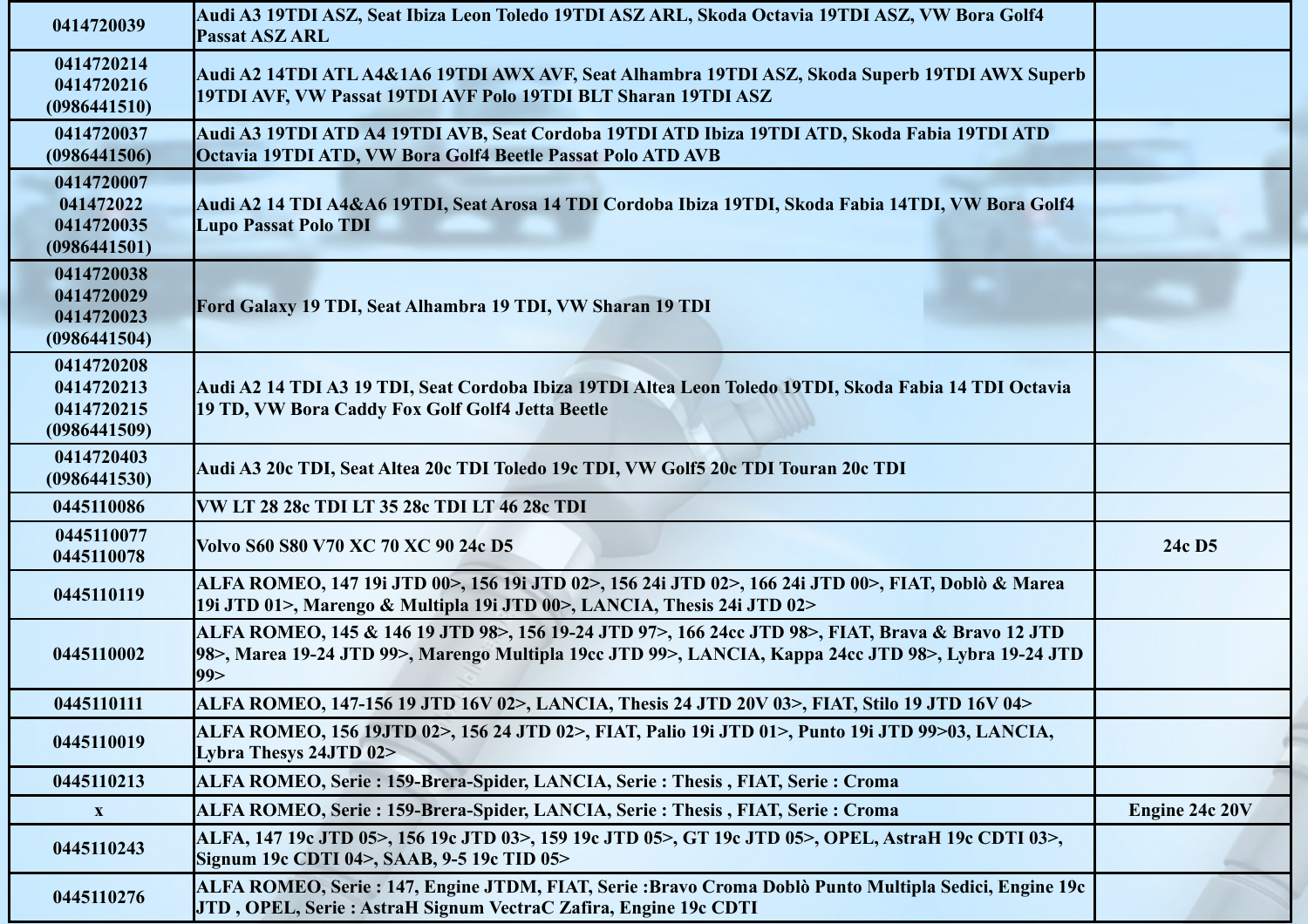| 0445110057<br>0445110085<br>0445110086<br>0986435364               | AUDI, A4 30c TDI 07>, A5 30c TDI 08>, A8 42C TDI 05>                                                 |                       |
|--------------------------------------------------------------------|------------------------------------------------------------------------------------------------------|-----------------------|
| 0445115003<br>0445115004<br>0445115034<br>0445115051<br>0445115078 | AUDI, Serie : A4 A6 A8 Q7, V.W, Serie : Touareg Phaeton                                              | <b>Engine 30c TDI</b> |
| 0445116004<br>0445116005<br>0445116029<br>0445116030               | AUDI, Serie : A3 A4 A5 A6 Q5 TT, SEAT, Exeo Leon, V.W, Serie : Eos Golf5 Golf6 Passat Sirocco Tiguan | <b>Engine 20c TDI</b> |
| 0445110132<br>0445110133<br>0445110157<br>0445110158               | <b>AUDI, Serie: A8 40c TDI 03&gt;05</b>                                                              |                       |
| 0445110047<br>0986435017<br>0986435018<br>0986435019               | BMW, 330D E46 99>03, 530D E39 98>03, 730D E38 98>01, X5 30D E53 01>03                                |                       |
| 0445110029<br>0986435010                                           | BMW, 530D E39 98>, 730D E38 98>                                                                      |                       |
| 0445110040<br>0445110041<br>0445110048<br>0445110049<br>0986435466 | LAND ROVER, Freelander, BMW, 320 525D                                                                |                       |
| 0445110131<br>0986435468                                           | BMW, 320D E46 01>, 330D E46 03<, 530D E46 03>, 730D E65 02>, X5 30D E53 03                           |                       |
| 0445110048<br>0986435094<br>0445110040                             | BMW, Serie 525 D E39                                                                                 |                       |
| 0445110016<br>0445110030<br>0986435011                             | LAND ROVER, Serie Freelander, BMW, Serie 320                                                         |                       |
| 0445110216                                                         | BMW, Serie 120d 320cd 320d 330cd 330d 520d 530d X3 X5                                                |                       |
| 0445110130                                                         | <b>BMW, coming soon, LAND ROVER, Serie Freelander</b>                                                |                       |
|                                                                    |                                                                                                      |                       |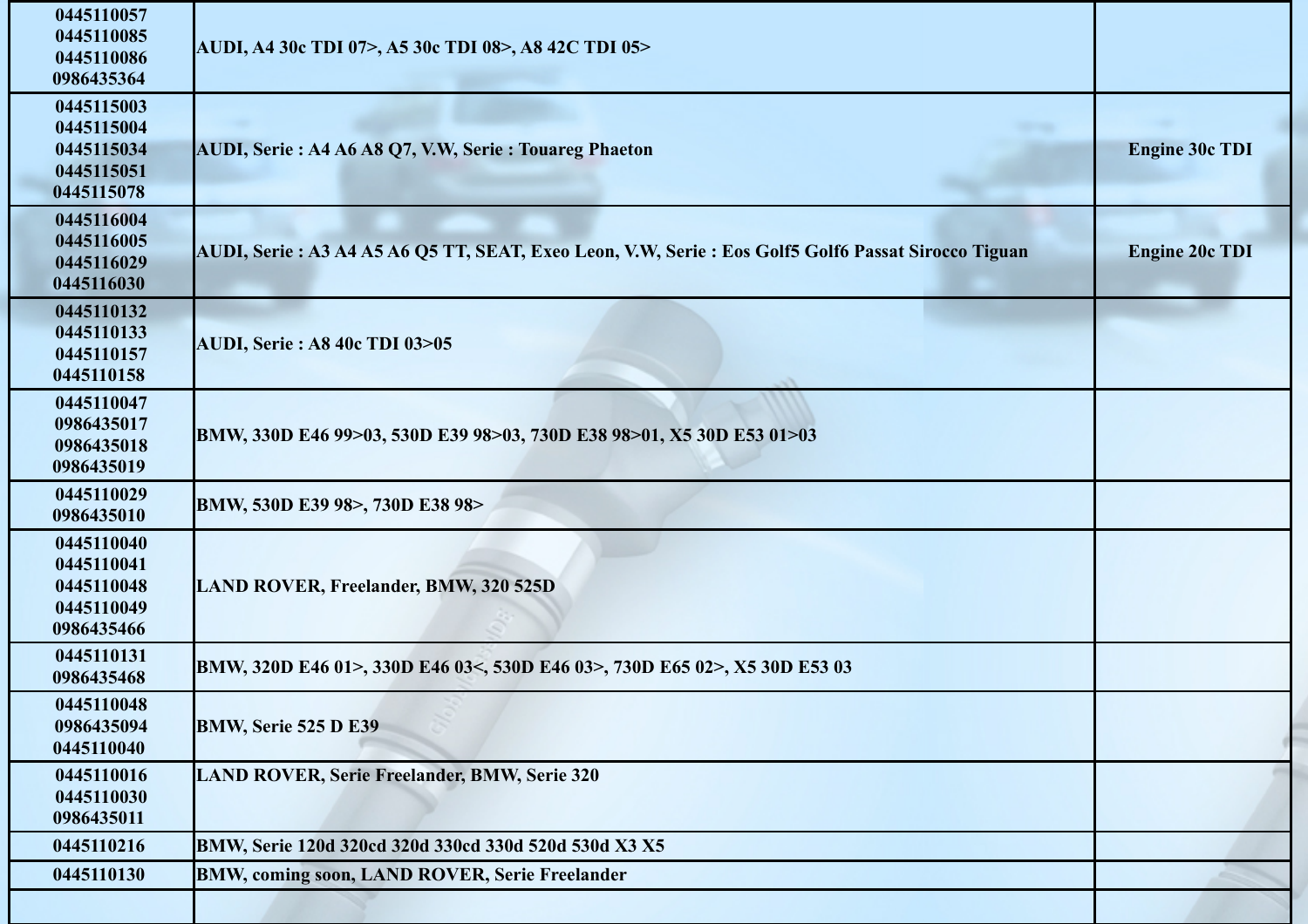| 0445115008<br>0445115048<br>0445115070                                           | BMW, Serie: 330d 330xd 530d 730d c, Engine 30c 05>                                                                                                                                              |          |
|----------------------------------------------------------------------------------|-------------------------------------------------------------------------------------------------------------------------------------------------------------------------------------------------|----------|
| 0445110209                                                                       | BMW, Serie: 118d 318d 325d                                                                                                                                                                      |          |
| 0445110044<br>0986435002<br>0986435003<br>0986436002<br>0986436003               | Engine 20 HDI ou JTD, CITROEN, Berlingo Xantia Xsara Picasso RHY RHZ 99>, FIAT, Scudo & Ulysse 99>,<br>LANCIA, PEUGEOT, 206 306 406 806 Expert Partner 99>, SUZUKI, Grand vitara 03>, CHEVROLET |          |
| 0445110071<br>0445110072<br>0445110099<br>0445110100<br>0445110199<br>0445110200 | MERCEDES, C200-C220-C270 CLK270-E200-E220-E270 98>, Engine CDI, CHRYSLER, DT cruiser crdi                                                                                                       |          |
| 0445110097<br>0445110098<br>0986435039                                           | MERCEDES, G270 CDI 01>, JEEP, grand cherokee                                                                                                                                                    |          |
| 0445110059                                                                       | CHRYSLER, Voyager 25c CRD 01>, Voyager 28c CRD 04>                                                                                                                                              |          |
| 0445110218                                                                       | <b>CHRYSLER, Voyager CRD</b>                                                                                                                                                                    |          |
| 0445110075                                                                       | CITROEN, coming soon, PEUGEOT, 206 - 307 14HDI 01>                                                                                                                                              |          |
| 0445110188                                                                       | CITROEN, C4 C5 Picasso 16 HDI 04>, FORD, coming soon, PEUGEOT, 206 307 407 16 HDI 04>, VOLVO, S40<br>V50 16 D 04>                                                                               |          |
| 0445110 062<br>0445110076                                                        | CITROEN, C5 Jumper Jumpy Xsara, 20i HDI RHY RHS RHZ 01>, FIAT, Scudo 19JTD, PEUGEOT, 206 306<br>307 406 607 Boxer Expert partner, 20i HDI RHY RHS RHZ RHV 99>                                   |          |
| 0445110044<br>0986435002<br>0986435003<br>0986436002<br>0986436003               | Engine 20 HDI ou JTD, CITROEN, Berlingo Xantia Xsara Picasso RHY RHZ 99>, FIAT, Scudo & Ulysse 99>,<br>LANCIA, PEUGEOT, 206 306 406 806 Expert Partner 99>, SUZUKI, Grand vitara 03>, CHEVROLET |          |
| 0445110239                                                                       | 16c HDI & TDCI, CITROEN, Serie: Berlingo C3 Picasso, FORD, Serie: Fiesta4 C-Max Focus2 Fusion,<br>PEUGEOT, Serie: 207 307 Expert Partner                                                        |          |
| 0445110057                                                                       | CITROEN, C8 Evasion Jumpy Mot 20HDI 00>, PEUGEOT, 806 807 Expert Engine 20HDI 00>                                                                                                               |          |
| 0445110036<br>0986435014                                                         | CITROEN, C5 C8 Engine 22HDI 01>, PEUGEOT, 406 607 807 Engine 22HDI 00                                                                                                                           | classe 2 |
| 0445110036<br>0986435013                                                         | CITROEN, C5 C8 Engine 22HDI 01>, PEUGEOT, 406 607 807 Mot 22HDI 00>                                                                                                                             | classe 1 |
|                                                                                  |                                                                                                                                                                                                 |          |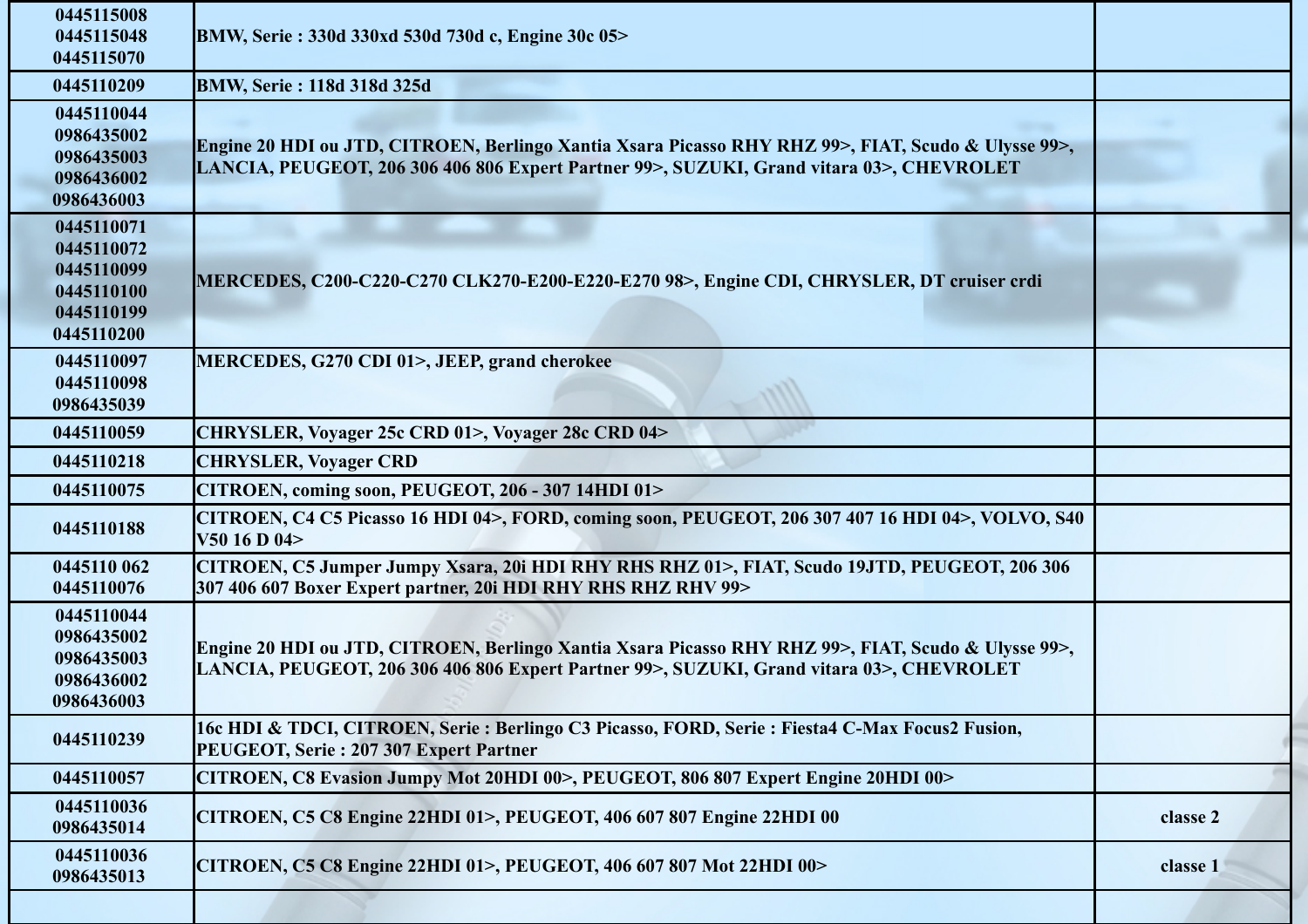| 0445110036<br>0986435015                                           | CITROEN, C5 C8 Engine 22HDI 01>, PEUGEOT, 406 607 807 Engine 22HDI 00>                                                                                                                                            | classe 3                    |
|--------------------------------------------------------------------|-------------------------------------------------------------------------------------------------------------------------------------------------------------------------------------------------------------------|-----------------------------|
| 0445110135                                                         | CITROEN, C3 Xsara Engine 14HDI 03>, PEUGEOT, 206 307 Engine 14HDI 01>                                                                                                                                             |                             |
| 0445110252<br>0445110284                                           | CITROEN, Serie: C3 Nemo, PEUGEOT, Serie: 206 207 Bipper                                                                                                                                                           | <b>Engine 14c HDI</b>       |
| 0445110311                                                         | CITROEN, Serie : Berlingo C3 Picasso, PEUGEOT, Serie : 207 307 Expert Partner                                                                                                                                     | <b>Engine 16c HDI</b>       |
| 0445110119                                                         | ALFA ROMEO, 147 19i JTD 00>, 156 19i JTD 02>, 156 24i JTD 02>, 166 24i JTD 00>, FIAT, Doblò & Marea<br>19i JTD 01>, Marengo & Multipla 19i JTD 00>, LANCIA, Thesis 24i JTD 02>                                    |                             |
| 0445110002                                                         | ALFA ROMEO, 145 & 146 19 JTD 98>, 156 19-24 JTD 97>, 166 24cc JTD 98>, FIAT, Brava & Bravo 12 JTD<br>98>, Marea 19-24 JTD 99>, Marengo Multipla 19cc JTD 99>, LANCIA, Kappa 24cc JTD 98>, Lybra 19-24 JTD<br> 99> |                             |
| 0445110111                                                         | ALFA ROMEO, 147-156 19 JTD 16V 02>, LANCIA, Thesis 24 JTD 20V 03>, FIAT, Stilo 19 JTD 16V 04>                                                                                                                     |                             |
| 0445110019                                                         | ALFA ROMEO, 156 19JTD 02>, 156 24 JTD 02>, FIAT, Palio 19i JTD 01>, Punto 19i JTD 99>03, LANCIA,<br>Lybra Thesys 24JTD 02>                                                                                        |                             |
| 0445120002                                                         | FIAT, Ducato 28i JTD, IVECO, Daily 29/35/40/50/65 28i CR, PEUGEOT, Boxer 28cc HDI, RENAULT, Master<br><b>Mascot 28i CR</b>                                                                                        |                             |
| 0445110083                                                         | FIAT, Doblò & Idea & Panda 13 16V JTD 04>, Albea & Palio & Punto 13 16V JTD 03>, LANCIA, Musa 13 JTD<br>04>, Ypsilon 13 JTD 03>, OPEL, Agila & Corsa 13 CDTI 03>, Combo & Tigra 13 CDTI 04>                       |                             |
| 0445120011<br>0986435506                                           | FIAT, Ducato 11 15 18, Engine 23JTD, IVECO, Daily 29L10 29L12 29L14 35C10 35C12 35S12 35S14, Engine<br>23JTD                                                                                                      |                             |
| 0445110159<br>0986435088                                           | FIAT, coming soon, OPEL, AstraH 19c CDTI 04>, Signum 19c CDTI 04>, VectraC 19c CDTI 04>, ZafiraB 19c<br> CDTI 05>, SAAB, 9-3 19c TID 04>                                                                          |                             |
| 0445110187                                                         | FIAT, Doblò 19c JTD 03>, Idea 19 JTD, LANCIA, Musa 19c JTD 04>                                                                                                                                                    |                             |
| 0445110273                                                         | FIAT, Ducato 11-15-17-Maxi, Engine 23c JTD, IVECO, Daily 29-35-40, Engine 23c JTD                                                                                                                                 |                             |
| 0445110213                                                         | ALFA ROMEO, Serie: 159-Brera-Spider, LANCIA, Serie: Thesis, FIAT, Serie: Croma                                                                                                                                    | Engine 24c 20V              |
| 0445110248                                                         | FIAT, Serie : Ducato 30c JTD, IVECO, Serie : Daily 35C 35S 40C 45C 50C 55S 60C 65C                                                                                                                                |                             |
| 0445110062<br>0445110076                                           | CITROEN, C5 Jumper Jumpy Xsara, 20i HDI RHY RHS RHZ 01>, FIAT, Scudo 19JTD, PEUGEOT, 206 306<br>307 406 607 Boxer Expert partner, 20i HDI RHY RHS RHZ RHV 99>                                                     |                             |
| 0445110044<br>0986435002<br>0986435003<br>0986436002<br>0986436003 | CITROEN, Berlingo Xantia Xsara Picasso RHY RHZ 99>, FIAT, Scudo & Ulysse 99>, LANCIA, PEUGEOT,<br>206 306 406 806 Expert Partner 99>, SUZUKI, Grand vitara 03>, CHEVROLET                                         | <b>Engine 20 HDI or JTD</b> |
| 0445110165                                                         | FIAT, OPEL, AstraH Signum VectraC Zafira, Engine 19c CDTI, SAAB, 9.3, Engine 19 TID                                                                                                                               |                             |
| 0445110183                                                         | FIAT, 500 Doblò Grande Punto Idea Linea Panda Strada, Engine 13c JTD, LANCIA, Musa Ypsilon, Engine 13c<br>JTD, OPEL, AstraH CrosaC Meriva, Engine 13c CDTI                                                        |                             |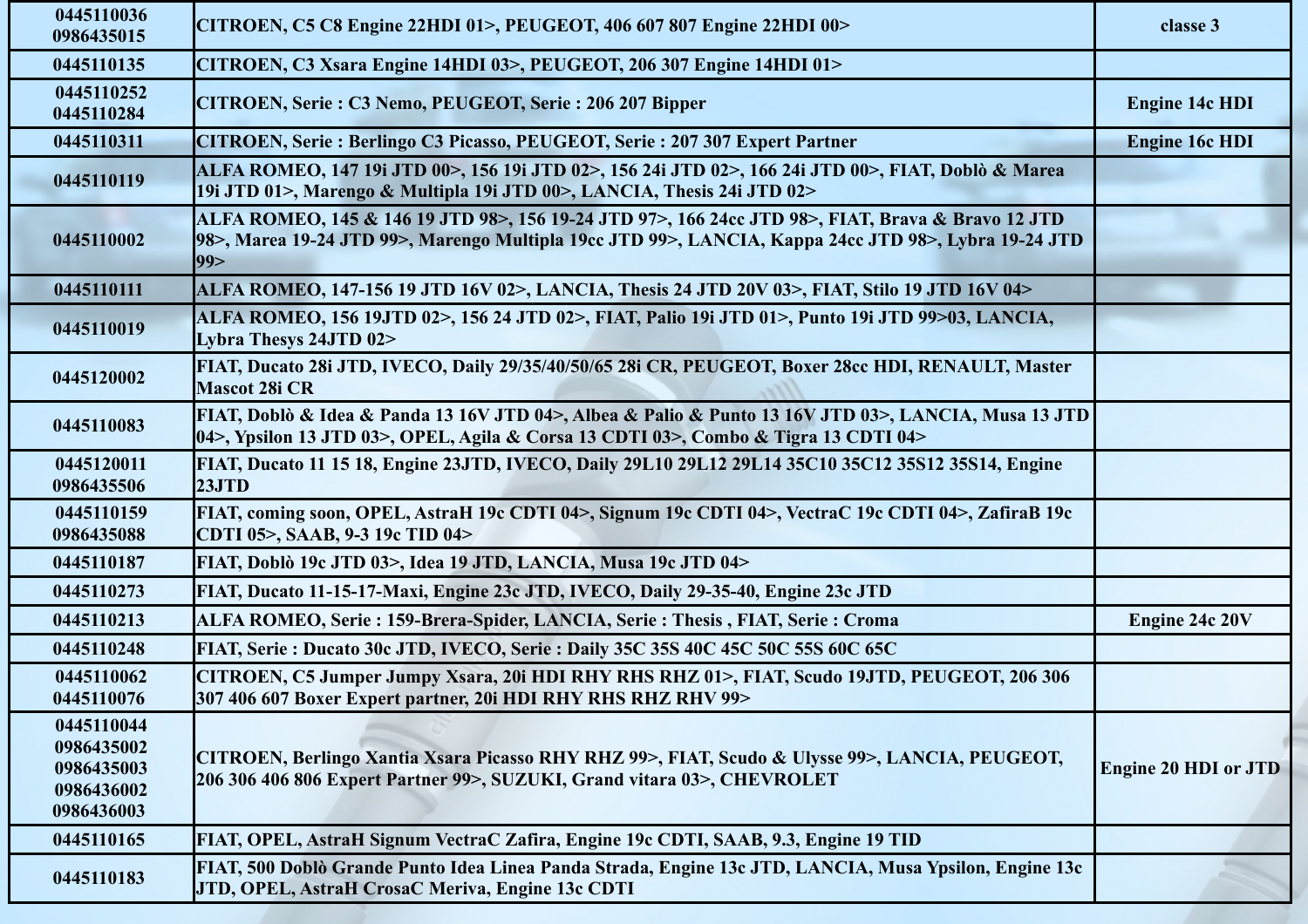| 0445110276                             | ALFA ROMEO, Serie : 147, Engine JTDM, FIAT, Serie: Bravo Croma Doblò Punto Multipla Sedici, Engine 19c<br>JTD, OPEL, Serie: AstraH Signum VectraC Zafira, Engine 19c CDTI |                                 |
|----------------------------------------|---------------------------------------------------------------------------------------------------------------------------------------------------------------------------|---------------------------------|
| 0445110188                             | CITROEN, C4 C5 Picasso 16 HDI 04>, FORD, coming soon, PEUGEOT, 206 307 407 16 HDI 04>, VOLVO, S40<br>V50 16 D 04>                                                         |                                 |
| 0445120007                             | <b>FORD, Serie: Cargo C, IVECO, Serie: Euro cargo</b>                                                                                                                     |                                 |
| 0445110239                             | CITROEN, Serie: Berlingo C3 Picasso, FORD, Serie: Fiesta4 C-Max Focus2 Fusion, PEUGEOT, Serie: 207 307<br><b>Expert Partner</b>                                           | Engine 16c HDI &<br><b>TDCI</b> |
| 0445110082                             | HONDA, Serie: Civic 17c CTDI 02>                                                                                                                                          |                                 |
| 0445110101<br>0445110064               | HYUNDAI, Accent 15 CRDI 02>, Elantra 15 CRDI 01>, Matrix 15 CRDI 01>, SantaFe 20 CRDI 01>, Trajet 20<br>$CRDI$ 01>                                                        |                                 |
| 0445110290                             | HYUNDAI, SantaFe 20 CRDI 03>                                                                                                                                              |                                 |
| 0445110091<br>0445110092<br>0445110306 | HYUNDAI, Serie: Starex 25c CRDI, KIA, Serie: Sorento 25c CRDI                                                                                                             |                                 |
| 0445110186<br>0445110279               | HYUNDAI, Serie : Starex Libero 25c CRDI, KIA, Serie : Sorento 25c CRDI                                                                                                    |                                 |
| 0445110222<br>0445110223               | HYUNDAI, Serie : Matrix 15c CRDI 04>, KIA, Serie : Cerato 15c CRDI 05>                                                                                                    |                                 |
| 0445110255<br>0445110256               | HYUNDAI, Serie : Accent Avante Elantra Getz Matrix Verna i10 i30, KIA, Serie : Cerato Pride                                                                               | <b>Engine CRDI</b>              |
| 0445110257<br>0445110258               | HYUNDAI, Serie : Sonata tucson i30 05>, KIA, Serie : Carens Lotze Sportage 04>                                                                                            | <b>Engine CRDI</b>              |
| 0445120002                             | FIAT, Ducato 28i JTD, IVECO, Daily 29/35/40/50/65 28i CR, PEUGEOT, Boxer 28cc HDI, RENAULT, Master<br><b>Mascot 28i CR</b>                                                |                                 |
| 0445120011<br>0986435506               | FIAT, Ducato 11 15 18, Engine 23JTD, IVECO, Daily 29L10 29L12 29L14 35C10 35C12 35S12 35S14, Engine<br>23JTD                                                              |                                 |
| 0445110273                             | FIAT, Ducato 11-15-17-Maxi, Engine 23c JTD, IVECO, Daily 29-35-40, Engine 23c JTD                                                                                         |                                 |
| 0445110248                             | FIAT, Serie : Ducato 30c JTD, IVECO, Serie : Daily 35C 35S 40C 45C 50C 55S 60C 65C                                                                                        |                                 |
| 0445120007                             | <b>FORD, Serie: Cargo C, IVECO, Serie: Euro cargo</b>                                                                                                                     |                                 |
| 0445120054                             | <b>IVECO, Serie : Euro cargo</b>                                                                                                                                          |                                 |
| 0445120014<br>0445120015               | <b>IVECO, coming soon, RENAULT-RVI, Serie : 270 &amp; 420 premium &amp; Kerax</b>                                                                                         |                                 |
| 0445110186<br>0445110279               | HYUNDAI, Serie : Starex Libero 25c CRDI, KIA, Serie : Sorento 25c CRDI                                                                                                    |                                 |
| 0445110222<br>0445110223               | HYUNDAI, Serie : Matrix 15c CRDI 04>, KIA, Serie : Cerato 15c CRDI 05>                                                                                                    |                                 |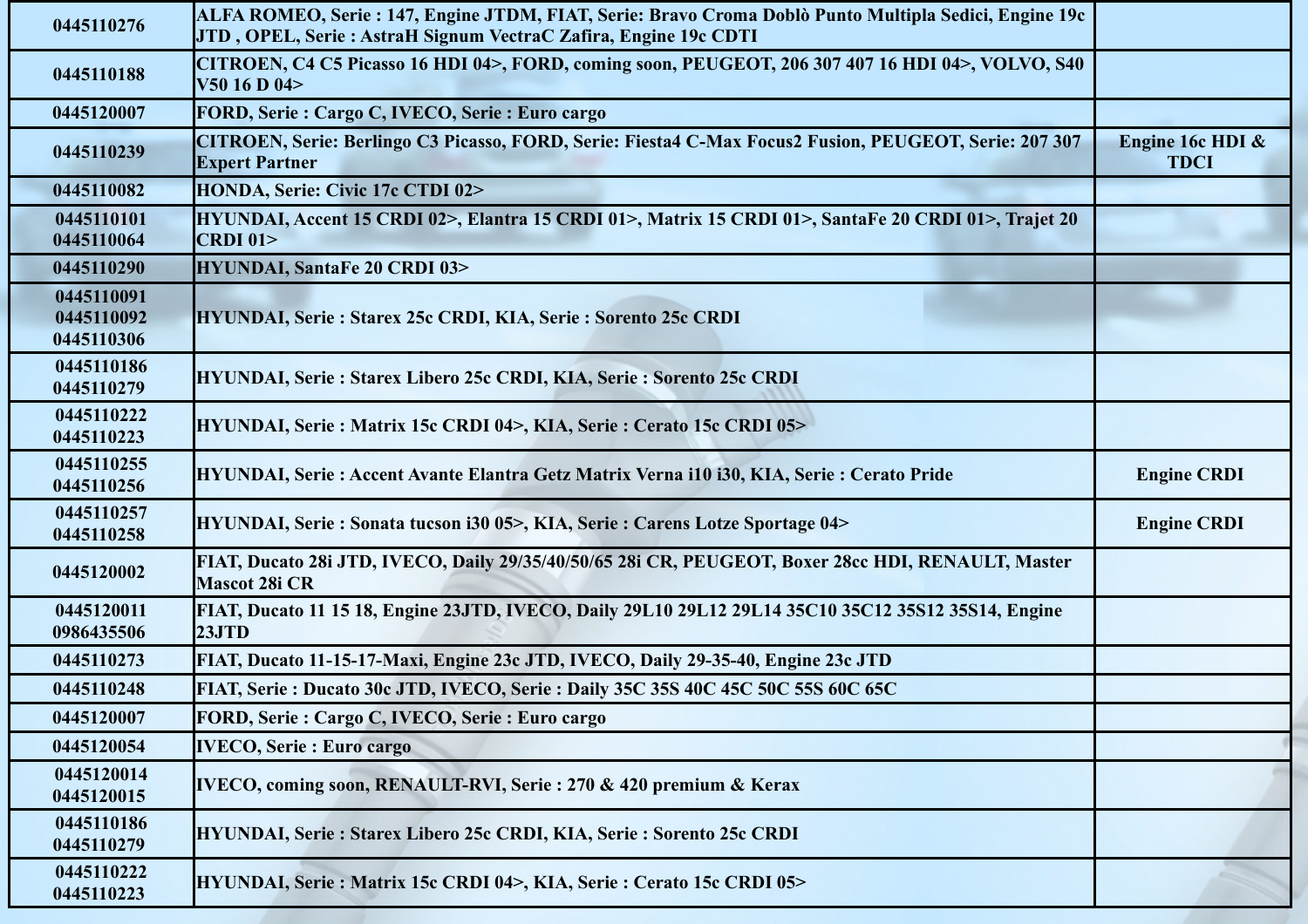| 0445110255<br>0445110256                                           | HYUNDAI, Serie : Accent Avante Elantra Getz Matrix Verna i10 i30, KIA, Serie : Cerato Pride                                                                                                                       | <b>Engine CRDI</b>          |
|--------------------------------------------------------------------|-------------------------------------------------------------------------------------------------------------------------------------------------------------------------------------------------------------------|-----------------------------|
| 0445110257<br>0445110258                                           | HYUNDAI, Serie : Sonata tucson i30 05>, KIA, Serie : Carens Lotze Sportage 04>                                                                                                                                    | <b>Engine CRDI</b>          |
| 0445110119                                                         | ALFA ROMEO, 147 19i JTD 00>, 156 19i JTD 02>, 156 24i JTD 02>, 166 24i JTD 00>, FIAT, Doblò & Marea<br>19i JTD 01>, Marengo & Multipla 19i JTD 00>, LANCIA, Thesis 24i JTD 02>                                    |                             |
| 0445110002                                                         | ALFA ROMEO, 145 & 146 19 JTD 98>, 156 19-24 JTD 97>, 166 24cc JTD 98>, FIAT, Brava & Bravo 12 JTD<br>98>, Marea 19-24 JTD 99>, Marengo Multipla 19cc JTD 99>, LANCIA, Kappa 24cc JTD 98>, Lybra 19-24 JTD<br> 99> |                             |
| 0445110111                                                         | ALFA ROMEO, 147-156 19 JTD 16V 02>, LANCIA, Thesis 24 JTD 20V 03>, FIAT, Stilo 19 JTD 16V 04>                                                                                                                     |                             |
| 0445110019                                                         | ALFA ROMEO, 156 19JTD 02>, 156 24 JTD 02>, FIAT, Palio 19i JTD 01>, Punto 19i JTD 99>03, LANCIA,<br>Lybra Thesys 24JTD 02>                                                                                        |                             |
| 0445110083                                                         | FIAT, Doblò & Idea & Panda 13 16V JTD 04>, Albea & Palio & Punto 13 16V JTD 03>, LANCIA, Musa 13 JTD<br>04>, Ypsilon 13 JTD 03>, OPEL, Agila & Corsa 13 CDTI 03>, Combo & Tigra 13 CDTI 04>                       |                             |
| 0445110187                                                         | FIAT, Doblò 19c JTD 03>, Idea 19 JTD, LANCIA, Musa 19c JTD 04>                                                                                                                                                    |                             |
| 0445110213                                                         | ALFA ROMEO, Serie: 159-Brera-Spider, LANCIA, Serie: Thesis, FIAT, Serie: Croma                                                                                                                                    | Engine 24c 20V              |
| 0445110044<br>0986435002<br>0986435003<br>0986436002<br>0986436003 | CITROEN, Berlingo Xantia Xsara Picasso RHY RHZ 99>, FIAT, Scudo & Ulysse 99>, LANCIA, PEUGEOT,<br>206 306 406 806 Expert Partner 99>, SUZUKI, Grand vitara 03>, CHEVROLET                                         | <b>Engine 20 HDI or JTD</b> |
| 0445110183                                                         | FIAT, 500 Doblo Grande Punto Idea Linea Panda Strada, Engine 13c JTD, LANCIA, Musa Ypsilon, Engine 13c<br>JTD, OPEL, AstraH CrosaC Meriva, Engine 13c CDTI                                                        |                             |
| 0445110040<br>0445110041<br>0445110048<br>0445110049<br>0986435466 | LAND ROVER, Freelander, BMW, 320 525D                                                                                                                                                                             |                             |
| 0445110016<br>0445110030<br>0986435011                             | <b>LAND ROVER, Serie Freelander, BMW, Serie 320</b>                                                                                                                                                               |                             |
| 0445110130                                                         | <b>BMW, coming soon, LAND ROVER, Serie Freelander</b>                                                                                                                                                             |                             |
| 0445110085                                                         | MINI BMW, Serie : One 14c D >05, TOYOTA, Serie : Yaris 14c D                                                                                                                                                      |                             |
| 0445110265                                                         | NISSAN, Serie: Interstar Primastar, RENAULT, coming soon,                                                                                                                                                         |                             |
| 0445115007                                                         | RENAULT, Serie : Espace4 Trafic2, NISSAN, Serie : Primastar Qashqai Xtrail                                                                                                                                        | Engine 20c DCI 115ch        |
| 0445110034<br>0445110035                                           | MERCEDES, SPRINTER 208 308 408 211 213 216 311 313 316 411 413 416 616 E320 S320 ML270, VITO 108<br>110 112                                                                                                       | <b>Engine CDI</b>           |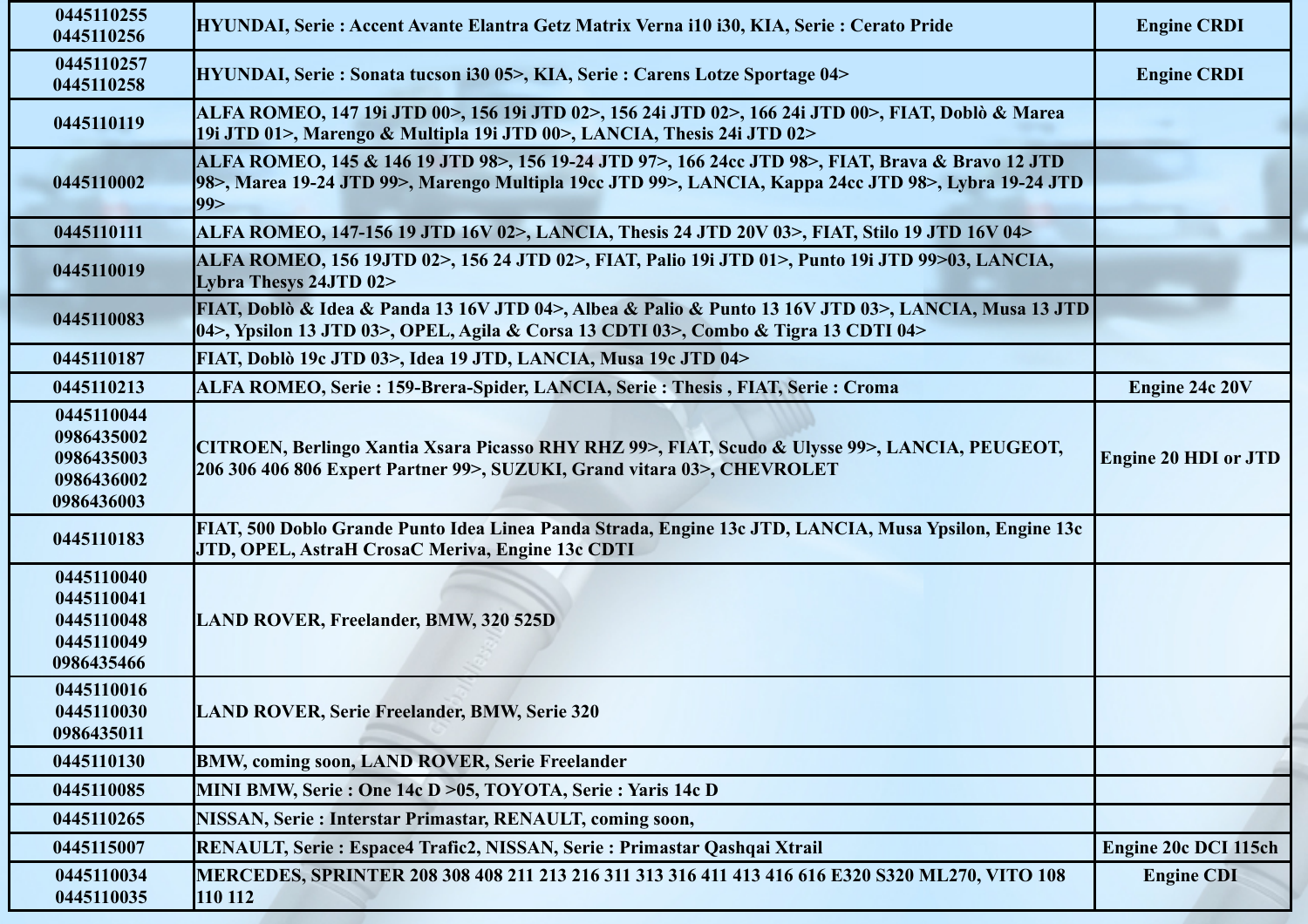| 0445110095 |                                                                                                        |                   |
|------------|--------------------------------------------------------------------------------------------------------|-------------------|
| 0445110096 |                                                                                                        |                   |
| 0445110202 |                                                                                                        |                   |
| 0445110011 |                                                                                                        |                   |
| 0445110012 | MERCEDES, Vito 108 110 112 C200 C220 E200 E220 V200 V220 97>, Engine CDI                               | <b>Engine CDI</b> |
| 0986435004 |                                                                                                        |                   |
| 0445110014 |                                                                                                        |                   |
| 0445110015 | MERCEDES, A160 & A170 98>, Engine CDI                                                                  | <b>Engine CDI</b> |
| 0986435005 |                                                                                                        |                   |
| 0445110071 |                                                                                                        |                   |
| 0445110072 |                                                                                                        |                   |
| 0445110099 |                                                                                                        |                   |
| 0445110100 | MERCEDES, C200-C220-C270 CLK270-E200-E220-E270 98>, Engine CDI, CHRYSLER, DT cruiser crdi,             |                   |
| 0445110199 |                                                                                                        |                   |
| 0445110200 |                                                                                                        |                   |
| 0445110181 |                                                                                                        |                   |
| 0445110105 |                                                                                                        |                   |
| 0445110106 | <b>MERCEDES, coming soon</b>                                                                           |                   |
| 0445110069 |                                                                                                        |                   |
| 0445110070 |                                                                                                        |                   |
| 0445110107 |                                                                                                        |                   |
| 0445110108 |                                                                                                        |                   |
| 0445110189 | MERCEDES, Sprinter 211 213 216 311 313 316 411 413 416 616 00>, Engine CDI                             | <b>Engine CDI</b> |
| 0445110190 |                                                                                                        |                   |
| 0445110120 |                                                                                                        |                   |
| 0445110121 | MERCEDES, Serie C200, Serie C220, Serie C270, Serie CLK270, Serie E200, Serie E220, Serie E270, Engine | <b>Engine CDI</b> |
| 0445110205 | <b>CDI</b>                                                                                             |                   |
| 0445110206 |                                                                                                        |                   |
| 0445110097 |                                                                                                        |                   |
| 0445110098 | MERCEDES, G270 CDI 01>, JEEP, grand cherokee                                                           |                   |
| 0986435039 |                                                                                                        |                   |
| 0445110115 |                                                                                                        |                   |
| 0445110116 | MERCEDES, Serie A160 A170 98>, Engine CDI                                                              | <b>Engine CDI</b> |
| 0445110195 |                                                                                                        |                   |
| 0445110196 |                                                                                                        |                   |
| 0445110104 |                                                                                                        |                   |
| 0445110103 | MERCEDES, Serie E400 G400 ML400 S400, Engine CDI                                                       | <b>Engine CDI</b> |
| 0986435043 |                                                                                                        |                   |
| 0445110166 | MERCEDES, Serie A160 A180 A200, Engine CDI                                                             | <b>Engine CDI</b> |
| 0445110167 |                                                                                                        |                   |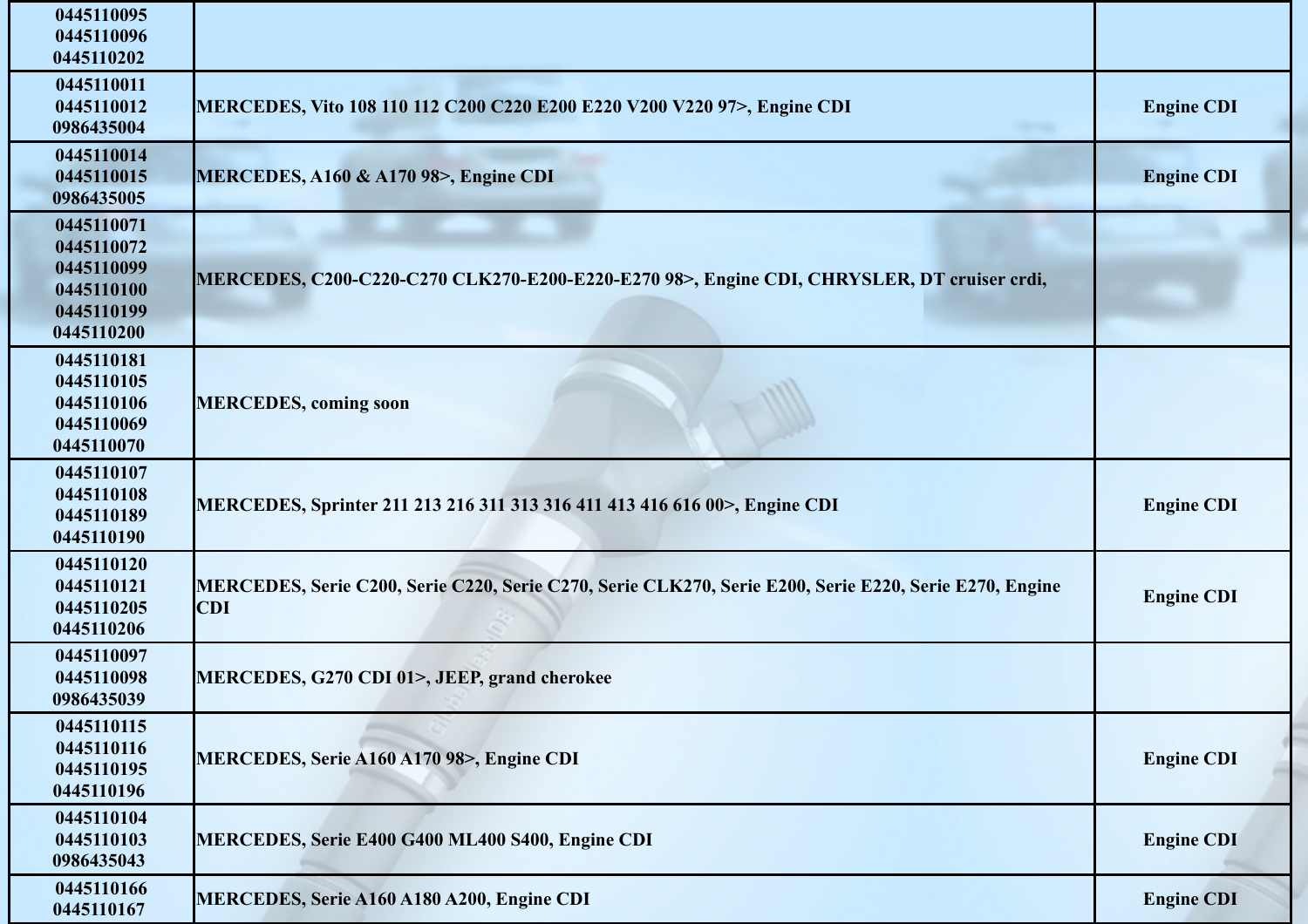| 0445110054<br>0445110055                                                                       | MERCEDES, E200 E270, Engine CDI                                                                                                                                                             | <b>Engine CDI</b> |
|------------------------------------------------------------------------------------------------|---------------------------------------------------------------------------------------------------------------------------------------------------------------------------------------------|-------------------|
| 0445110176<br>0445100177                                                                       | MERCEDES, Serie C200 C220 CLK220 E200 E220 E270 E320 S320, Engine CDI                                                                                                                       | <b>Engine CDI</b> |
| 0445110139<br>0445100140                                                                       | <b>MERCEDES, Serie Viano Vito, Engine CDI</b><br><b>SERVICES</b>                                                                                                                            | <b>Engine CDI</b> |
| 0445110093<br>0445110094<br>0986435035                                                         | MERCEDES, Serie G400 ML400 S400, Engine CDI                                                                                                                                                 | <b>Engine CDI</b> |
| 0445110089<br>0445110090<br>0445110197<br>0445110198<br>0986435033                             | <b>MERCEDES, Serie Vaneo 17c CDI 02&gt;</b>                                                                                                                                                 |                   |
| 0445110151<br>0445110152                                                                       | MERCEDES, Serie: C30 AMG CDI 03>04                                                                                                                                                          |                   |
| 0445115026<br>0445115027<br>0445115063<br>0445115064<br>0445115071<br>0445115072<br>0986435355 | MERCEDES, Serie : Vito120 Sprinter218-318-418-518 C320 CLK320 E280 E320 GL320 ML280 R280 R320<br>Viano30                                                                                    | <b>Engine CDI</b> |
| 0445110083                                                                                     | FIAT, Doblò & Idea & Panda 13 16V JTD 04>, Albea & Palio & Punto 13 16V JTD 03>, LANCIA, Musa 13 JTD<br>04>, Ypsilon 13 JTD 03>, OPEL, Agila & Corsa 13 CDTI 03>, Combo & Tigra 13 CDTI 04> |                   |
| 0445110159<br>0986435088                                                                       | FIAT, OPEL, AstraH 19c CDTI 04>, Signum 19c CDTI 04>, VectraC 19c CDTI 04>, ZafiraB 19c CDTI 05>,<br>SAAB, 9-3 19c TID 04>                                                                  |                   |
| 0445110087<br>0986435079                                                                       | FIAT, OPEL, AstraH 19c CDTI 04>, Signum 19c CDTI 04>, VectraC 19c CDTI 04>, ZafiraB 19c CDTI 05>,<br>SAAB, 9-3 19c TID 04>                                                                  |                   |
| 0445110087<br>0986435079                                                                       | RENAULT, Master 120, Engine DCI G9U, OPEL, Movano Vivaro, Engine DTI G9U                                                                                                                    |                   |
| 0445110118<br>0986435082                                                                       | OPEL, Astra G 1.7 CDTI 03>                                                                                                                                                                  |                   |
| 0445110243                                                                                     | ALFA, 147 19c JTD 05>, 156 19c JTD 03>, 159 19c JTD 05>, GT 19c JTD 05>, OPEL, AstraH 19c CDTI 03>,<br>Signum 19c CDTI 04>, SAAB, 9-5 19c TID 05>                                           |                   |
| 0445110165                                                                                     | FIAT, OPEL, AstraH Signum VectraC Zafira, Engine 19c CDTI, SAAB, 9.3, Engine 19 TID                                                                                                         |                   |
| 0445110183                                                                                     | FIAT, 500 Doblò Grande Punto Idea Linea Panda Strada, Engine 13c JTD, LANCIA, Musa Ypsilon, Engine 13c<br>JTD, OPEL, AstraH CrosaC Meriva, Engine 13c CDTI                                  |                   |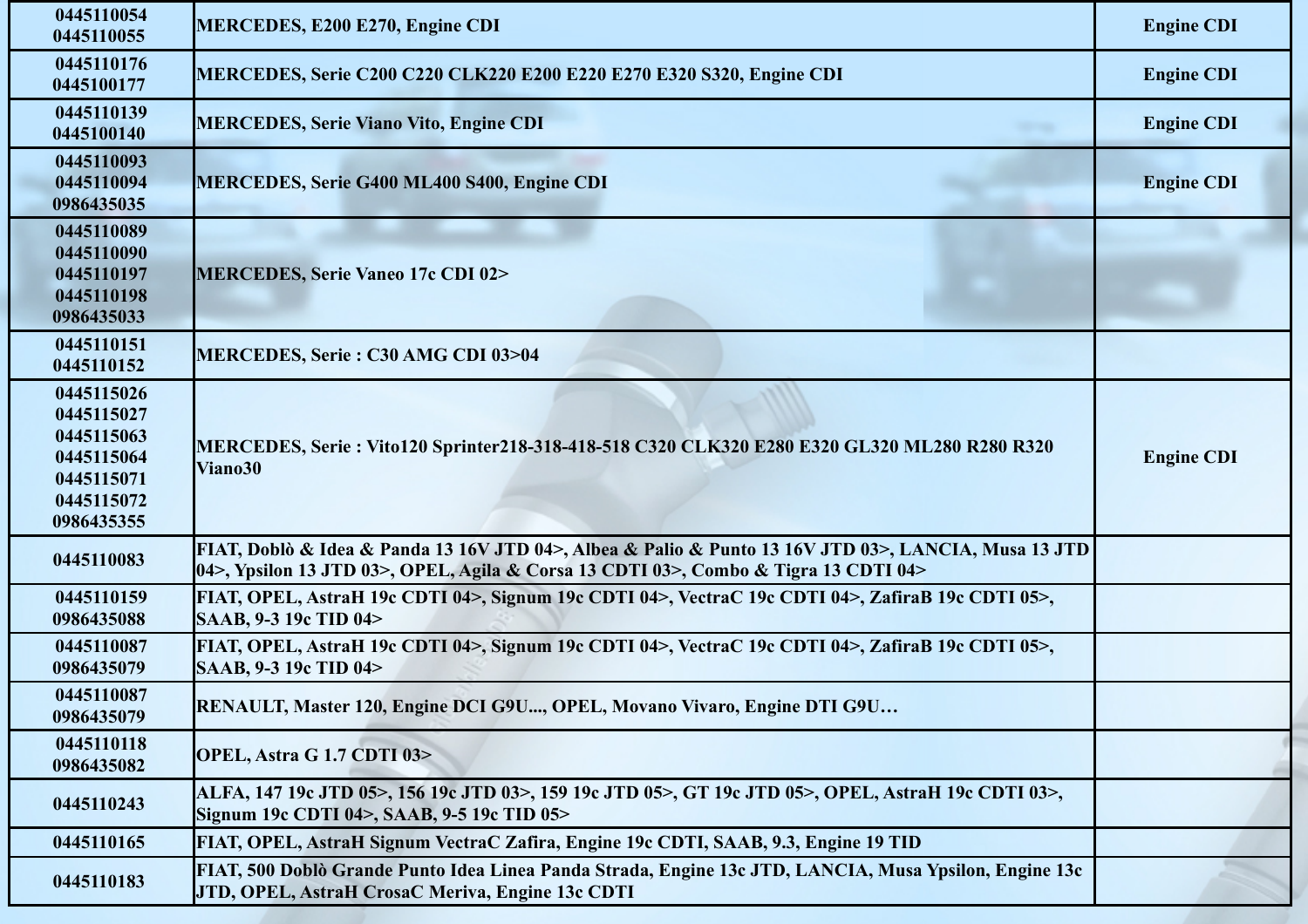| 0445110276                                           | ALFA ROMEO, Serie : 147, Engine JTDM, FIAT, Serie :Bravo Croma Doblo Punto Multipla Sedici, Engine 19c<br>JTD, OPEL, Serie: AstraH Signum VectraC Zafira, Engine 19c CDTI |                                 |
|------------------------------------------------------|---------------------------------------------------------------------------------------------------------------------------------------------------------------------------|---------------------------------|
| 0445110175                                           | <b>OPEL, Serie: AstraH 17c CDTI 04&gt;</b>                                                                                                                                |                                 |
| 0445110174<br>0986435105                             | <b>OPEL, Serie: AstraH 17c CDTI 04&gt;</b>                                                                                                                                |                                 |
| 0445120002                                           | FIAT, Ducato 28i JTD, IVECO, Daily 29/35/40/50/65 28i CR, PEUGEOT, Boxer 28cc HDI, RENAULT, Master<br><b>Mascot 28i CR</b>                                                |                                 |
| 0445110075                                           | CITROEN, coming soon, PEUGEOT, 206 - 307 14HDI 01>                                                                                                                        |                                 |
| 0445110188                                           | CITROEN, C4 C5 Picasso 16 HDI 04>, FORD, coming soon, PEUGEOT, 206 307 407 16 HDI 04>, VOLVO, S40<br>V50 16 D 04>                                                         |                                 |
| 0445110062<br>0445110076                             | CITROEN, C5 Jumper Jumpy Xsara, 20i HDI RHY RHS RHZ 01>, FIAT, Scudo 19JTD, PEUGEOT, 206 306<br>307 406 607 Boxer Expert partner, 20i HDI RHY RHS RHZ RHV 99>             |                                 |
| 0445110044                                           |                                                                                                                                                                           |                                 |
| 0986435002<br>0986435003<br>0986436002<br>0986436003 | CITROEN, Berlingo Xantia Xsara Picasso RHY RHZ 99>, FIAT, Scudo & Ulysse 99>, LANCIA, PEUGEOT,<br>206 306 406 806 Expert Partner 99>, SUZUKI, Grand vitara 03>, CHEVROLET | <b>Engine 20 HDI ou JTD</b>     |
| 0445110239                                           | CITROEN, Serie: Berlingo C3 Picasso, FORD, Serie: Fiesta4 C-Max Focus2 Fusion, PEUGEOT, Serie: 207<br><b>307 Expert Partner</b>                                           | Engine 16c HDI &<br><b>TDCI</b> |
| 0445110057                                           | CITROEN, C8 Evasion Jumpy Mot 20HDI 00>, PEUGEOT, 806 807 Expert Mot 20HDI 00>                                                                                            |                                 |
| 0445110036<br>0986435014                             | CITROEN, C5 C8 Engine 22HDI 01>, PEUGEOT, 406 607 807 Engine 22HDI 00>                                                                                                    | injector, Index class N.2       |
| 0445110036<br>0986435013                             | CITROEN, C5 C8 Engine 22HDI 01>, PEUGEOT, 406 607 807 Engine 22HDI 00>                                                                                                    | injector, Index class N.1       |
| 0445110036<br>0986435015                             | CITROEN, C5 C8 Engine 22HDI 01>, PEUGEOT, 406 607 807 Engine 22HDI 00>                                                                                                    | injector, Index class N.3       |
| 0445110135                                           | CITROEN, C3 Xsara Engine 14HDI 03>, PEUGEOT, 206 307 Engine 14HDI 01>                                                                                                     |                                 |
| 0445110252<br>0445110284                             | CITROEN, Serie: C3 Nemo, PEUGEOT, Serie: 206 207 Bipper                                                                                                                   | <b>Engine 14c HDI</b>           |
| 0445110311                                           | CITROEN, Serie: Berlingo C3 Picasso, PEUGEOT, Serie: 207 307 Expert Partner                                                                                               | <b>Engine 16c HDI</b>           |
| 0445120002                                           | FIAT, Ducato 28i JTD, IVECO, Daily 29/35/40/50/65 28i CR, PEUGEOT, Boxer 28cc HDI, RENAULT, Master<br><b>Mascot 28i CR</b>                                                |                                 |
| 0445110038<br>0986435016                             | RENAULT, Serie Espace, Serie Avantime, Engine DCI G9T                                                                                                                     |                                 |
| 0445110021<br>0445110146<br>0986435007               | RENAULT, Serie Espace4, Serie Laguna1, Serie Laguna2, Serie Master, Serie Scenic, Serie Megane, Serie Trafic<br>99>, Engine 19DCI & DTI                                   |                                 |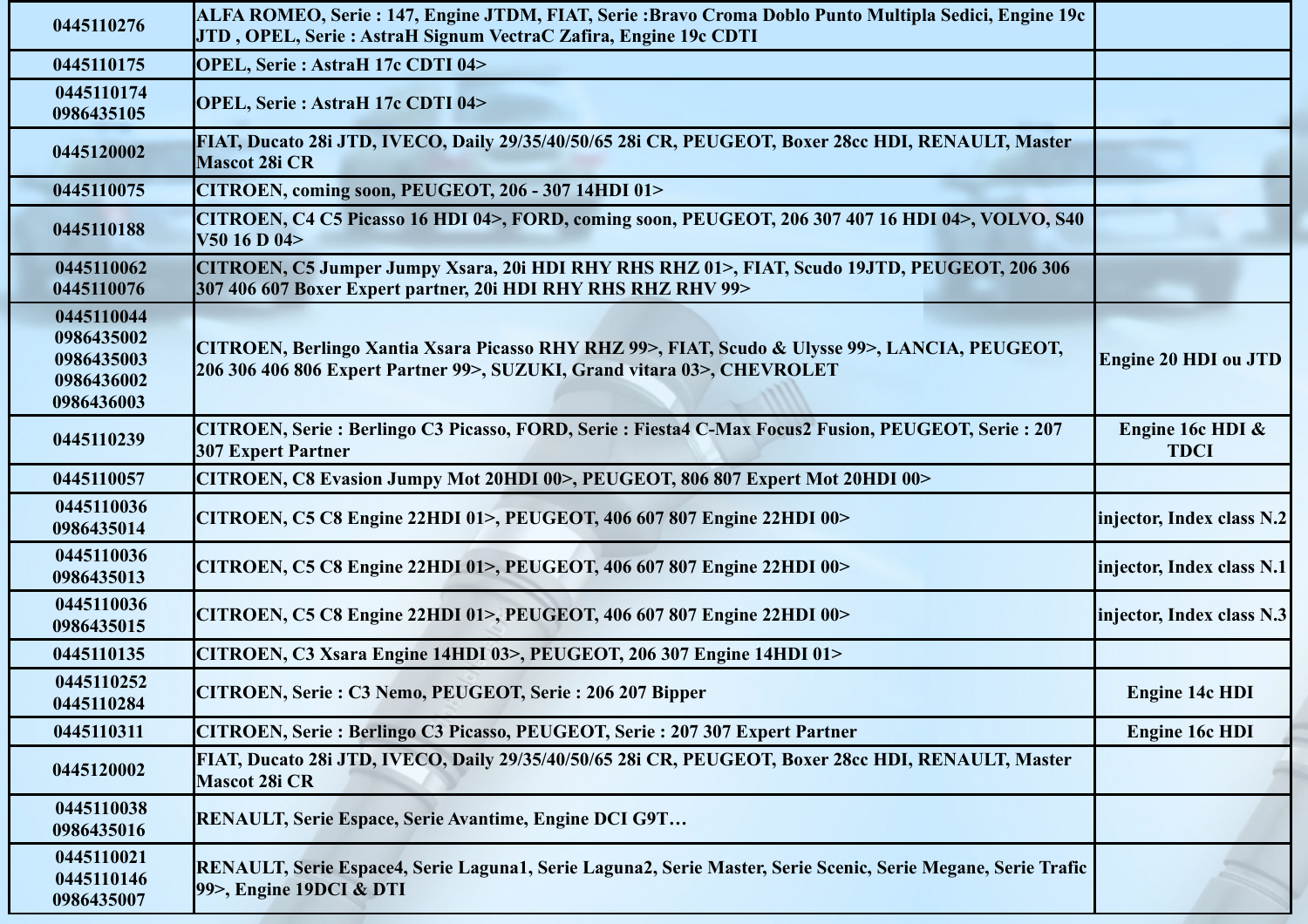| 0445110087<br>0986435079               | RENAULT, Master 120, Engine DCI G9U, OPEL, Movano Vivaro, Engine DTI G9U                           |                      |
|----------------------------------------|----------------------------------------------------------------------------------------------------|----------------------|
| 0445110102                             | <b>RENAULT, Master DCI, Trafic DCI</b>                                                             |                      |
| 0445110110                             | RENAULT, Serie Espace4, Serie Laguna2, Serie Megane2, Serie Scenic, Engine 19DCI                   |                      |
| 0445110063<br>0986435075               | RENAULT, Serie Espace, Serie Avantime, Engine DCI G9T                                              |                      |
| 0445110141<br>0986435086               | NISSAN, Serie : Interstart 2,5, OPEL, Serie Movano 2,5DTI, RENAULT, Serie : Master 2,5 DCI         |                      |
| 0445110084                             | RENAULT, Serie Espace, Serie Avantime, Serie Laguna, Serie Velsatis, Engine DCI G9T                |                      |
| 0445110168<br>0445110284               | <b>RENAULT TRUCKS</b>                                                                              |                      |
| 0445110265                             | NISSAN, Serie: Interstar Primastar, RENAULT, coming soon                                           |                      |
| 0445110230<br>0445110150               | RENAULT, Serie : Espace4 Trafic2, NISSAN, Serie : Primastar Qashqai Xtrail, , Engine 20c DCI 115ch | Engine 20c DCI 115ch |
| 0445115007                             | RENAULT, Serie : Espace4 Trafic2, NISSAN, Serie : Primastar Qashqai Xtrail, , Engine 20c DCI 115ch | Engine 20c DCI 115ch |
| 0445110328                             | RENAULT, Serie: Megane3 19c 08>, Engine 19DCI                                                      |                      |
| 0445120003<br>0445120004               | <b>RENAULT-RVI, Serie: 420 premium</b>                                                             |                      |
| 0445110261                             | <b>RENAULT, Serie : coming soon</b>                                                                |                      |
| 0445120019<br>0445120020<br>0986435523 | <b>RENAULT-RVI, Serie: 370 420 Premium</b>                                                         |                      |
| 0445120012<br>0445120013<br>0986435525 | RENAULT-RVI, Serie: 210 220 260 270 Premium & Midlum                                               |                      |
| 0445120014<br>0445120015               | IVECO, Coming soon, RENAULT-RVI, Serie : 270 & 420 premium & Kerax                                 |                      |
| 0445120064<br>0986435529               | RENAULT-RVI, Serie: 160 190 220 240 280 320 Midlum & Premium                                       |                      |
| tube alim 1                            |                                                                                                    |                      |
| tube alim 2                            |                                                                                                    |                      |
| 0445120003<br>0445120004               | <b>RENAULT-RVI, Serie: 420 premium</b>                                                             |                      |
| 0445120019<br>0445120020<br>0986435523 | RENAULT-RVI, Serie: 370 420 Premium                                                                |                      |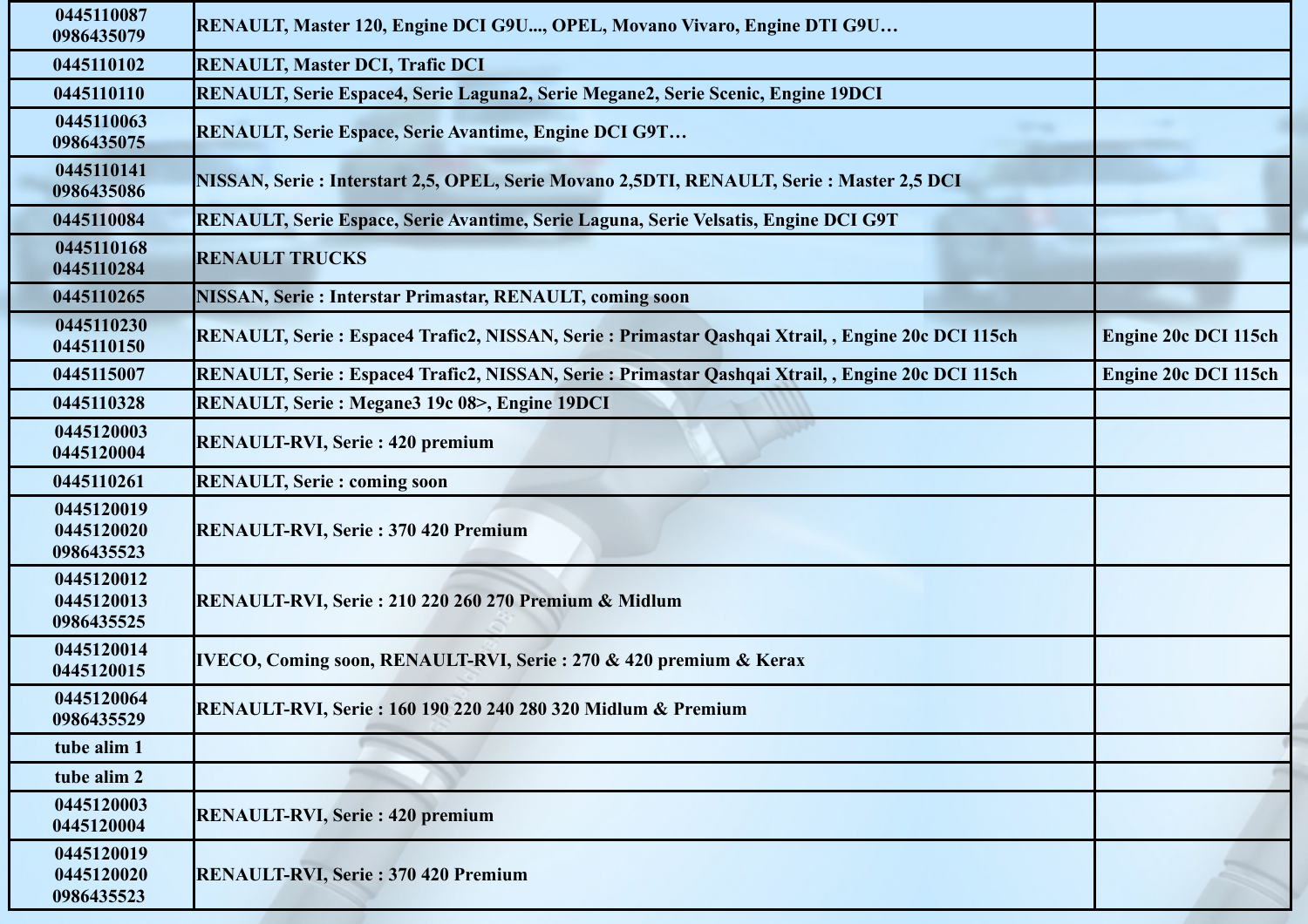| 0445120012<br>0445120013<br>0986435525                             | <b>RENAULT-RVI, Serie: 210 220 260 270 Premium &amp; Midlum</b>                                                                                                                                 |                             |
|--------------------------------------------------------------------|-------------------------------------------------------------------------------------------------------------------------------------------------------------------------------------------------|-----------------------------|
| 0445120014<br>0445120015                                           | <b>IVECO, Coming soon, RENAULT-RVI, Serie : 270 &amp; 420 premium &amp; Kerax</b>                                                                                                               |                             |
| 0445120064<br>0986435529                                           | RENAULT-RVI, Serie: 160 190 220 240 280 320 Midlum & Premium                                                                                                                                    |                             |
| Tube alim 3                                                        |                                                                                                                                                                                                 |                             |
| Tube alim 4                                                        |                                                                                                                                                                                                 |                             |
| 0445110159<br>0986435088                                           | FIAT, OPEL, AstraH 19c CDTI 04>, Signum 19c CDTI 04>, VectraC 19c CDTI 04>, ZafiraB 19c CDTI 05>,<br>SAAB, 9-3 19c TID 04>                                                                      |                             |
| 0445110243                                                         | ALFA, 147 19c JTD 05>, 156 19c JTD 03>, 159 19c JTD 05>, GT 19c JTD 05>, OPEL, AstraH 19c CDTI 03>,<br>Signum 19c CDTI 04>, SAAB, 9-5 19c TID 05>                                               |                             |
| 0445110165                                                         | FIAT, OPEL, AstraH Signum VectraC Zafira, Engine 19c CDTI, SAAB, 9.3, Engine 19 TID                                                                                                             |                             |
| 0445116004<br>0445116005<br>0445116029<br>0445116030               | AUDI, Serie : A3 A4 A5 A6 Q5 TT, SEAT, Exeo Leon, VW, Serie : Eos Golf5 Golf6 Passat Sirocco Tiguan,,<br><b>Engine 20c TDI</b>                                                                  | <b>Engine 20c TDI</b>       |
| 0445110022<br>0445110023<br>0986435008                             | <b>SMART, Serie: Cabrio City Fortwo, Engine 0,8c CDI</b>                                                                                                                                        |                             |
| 0445110230<br>0445110150                                           | <b>RENAULT, Serie : Laguna2 Megane2 Scenic2, Engine 19DCI 03&gt;, SUZUKI, coming soon</b>                                                                                                       |                             |
| 0445110044<br>0986435002<br>0986435003<br>0986436002<br>0986436003 | Engine 20 HDI ou JTD, CITROEN, Berlingo Xantia Xsara Picasso RHY RHZ 99>, FIAT, Scudo & Ulysse 99>,<br>LANCIA, PEUGEOT, 206 306 406 806 Expert Partner 99>, SUZUKI, Grand vitara 03>, CHEVROLET | <b>Engine 20 HDI ou JTD</b> |
| 0445110085                                                         | MINI BMW, Serie : One 14c D >05, TOYOTA, Serie : Yaris 14c D                                                                                                                                    |                             |
| 0445120007                                                         | <b>FORD, Serie: Cargo C, IVECO, Serie: Euro cargo</b>                                                                                                                                           |                             |
| 0445110086                                                         | VW, LT 28 28c TDI 02>06, LT 35 28c TDI 02>06, LT 46 28c TDI 02>06                                                                                                                               |                             |
| 0445110057<br>0445110085<br>0445110086<br>0986435364               | AUDI, A4 30c TDI 07>, A5 30c TDI 08>, A8 42C TDI 05>                                                                                                                                            |                             |
| 0445116004<br>0445116005                                           | AUDI, Serie : A3 A4 A5 A6 Q5 TT, SEAT, Exeo Leon, VW, Serie : Eos Golf5 Golf6 Passat Sirocco Tiguan,,<br><b>Engine 20c TDI</b>                                                                  | <b>Engine 20c TDI</b>       |